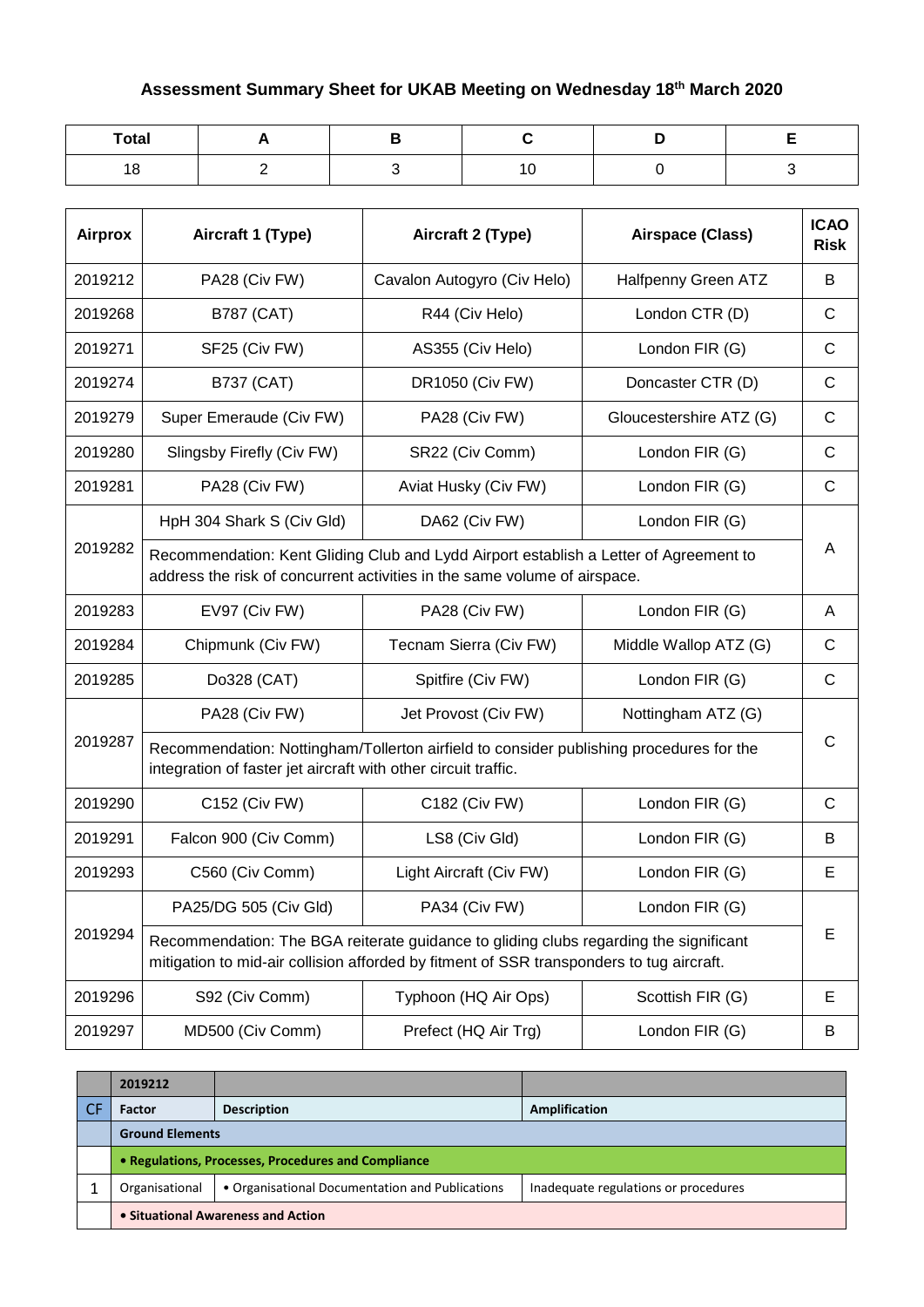| 2  | Contextual             | • Situational Awareness and Sensory Events                     | Not required to monitor the aircraft under the agreed<br>service    |  |
|----|------------------------|----------------------------------------------------------------|---------------------------------------------------------------------|--|
|    | <b>Flight Elements</b> |                                                                |                                                                     |  |
|    |                        | <b>• Regulations, Processes, Procedures and Compliance</b>     |                                                                     |  |
| 3  | <b>Human Factors</b>   | • Flight Crew ATM Procedure Deviation                          | Regulations/procedures not complied with                            |  |
|    |                        | <b>• Tactical Planning and Execution</b>                       |                                                                     |  |
| 4  | <b>Human Factors</b>   | • Insufficient Decision/Plan                                   | Inadequate plan adaption                                            |  |
| 5  | <b>Human Factors</b>   | • Aircraft Navigation                                          | Did not avoid/conform with the pattern of traffic<br>already formed |  |
| 6  | <b>Human Factors</b>   | • Accuracy of Communication                                    | Ineffective communication of intentions                             |  |
|    |                        | • Situational Awareness of the Conflicting Aircraft and Action |                                                                     |  |
| 7  | <b>Human Factors</b>   | • Understanding/Comprehension                                  | Pilot did not assimilate conflict information                       |  |
| 8  | <b>Human Factors</b>   | • Monitoring of Other Aircraft                                 | Pilot did not sufficiently integrate with the other<br>aircraft     |  |
|    | • See and Avoid        |                                                                |                                                                     |  |
| 9  | Contextual             | • Poor Visibility Encounter                                    | One or both aircraft were obscured from the other                   |  |
| 10 | <b>Human Factors</b>   | • Monitoring of Other Aircraft                                 | Non-sighting or effectively a non-sighting by one or<br>both pilots |  |

|           | 2019268                |                                                                |                                                                 |  |
|-----------|------------------------|----------------------------------------------------------------|-----------------------------------------------------------------|--|
| <b>CF</b> | Factor                 | <b>Description</b>                                             | Amplification                                                   |  |
|           | <b>Ground Elements</b> |                                                                |                                                                 |  |
|           |                        | • Regulations, Processes, Procedures and Compliance            |                                                                 |  |
| 1         | <b>Human Factors</b>   | • ATM Regulatory Deviation                                     | Regulations and/or procedures not complied with                 |  |
|           |                        | • Situational Awareness and Action                             |                                                                 |  |
| 2         | <b>Human Factors</b>   | • ATM Personnel Hear back                                      | Incorrect readback not detected/corrected                       |  |
| 3         | <b>Human Factors</b>   | • Personnel Perception Events                                  | Concerned by the proximity of the aircraft                      |  |
|           | <b>Flight Elements</b> |                                                                |                                                                 |  |
|           |                        | <b>• Regulations, Processes, Procedures and Compliance</b>     |                                                                 |  |
| 4         | <b>Human Factors</b>   | • Flight Crew ATM Procedure Deviation                          | Regulations/procedures not complied with                        |  |
|           |                        | <b>. Tactical Planning and Execution</b>                       |                                                                 |  |
| 5         | <b>Human Factors</b>   | • Action Performed Incorrectly                                 | Incorrect or ineffective execution                              |  |
| 6         | <b>Human Factors</b>   | • Action Performed Incorrectly                                 | Did not follow instructions                                     |  |
|           |                        | • Situational Awareness of the Conflicting Aircraft and Action |                                                                 |  |
| 7         | <b>Human Factors</b>   | • Monitoring of Other Aircraft                                 | Pilot did not sufficiently integrate with the other<br>aircraft |  |
|           | • See and Avoid        |                                                                |                                                                 |  |
| 8         | <b>Human Factors</b>   | • Perception of Visual Information                             | Pilot perceived there was no conflict                           |  |
| 9         | <b>Human Factors</b>   | • Perception of Visual Information                             | Pilot was concerned by the proximity of the other<br>aircraft   |  |

| 2019271                            |                    |               |
|------------------------------------|--------------------|---------------|
| <b>Factor</b>                      | <b>Description</b> | Amplification |
| <b>Ground Elements</b>             |                    |               |
| • Situational Awareness and Action |                    |               |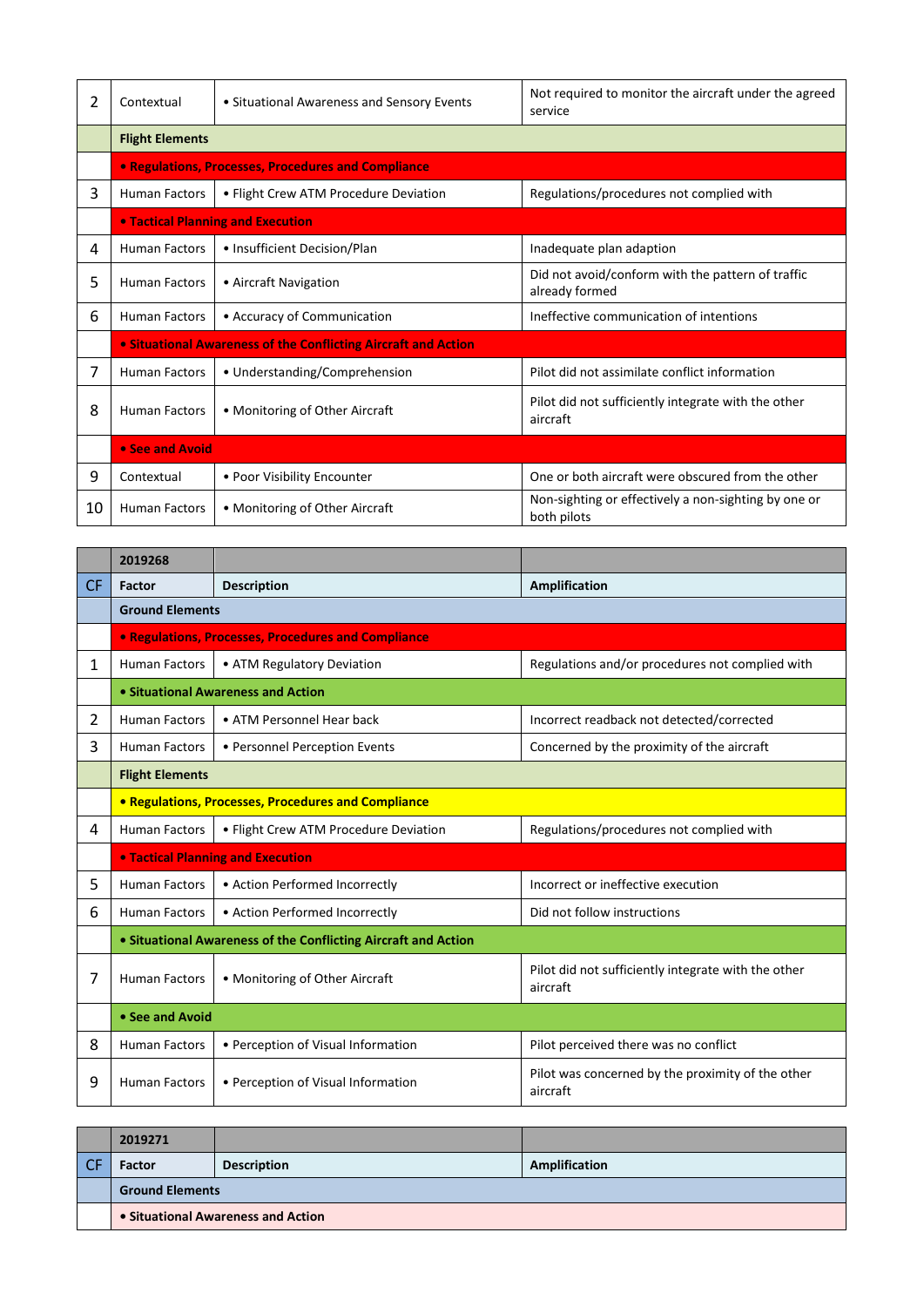| 1  | Contextual                                                     | • Situational Awareness and Sensory Events           | Not required to monitor the aircraft under the agreed<br>service |  |
|----|----------------------------------------------------------------|------------------------------------------------------|------------------------------------------------------------------|--|
| 2  | Contextual                                                     | • Situational Awareness and Sensory Events           | Generic, late, no or incorrect Situational Awareness             |  |
|    | <b>Flight Elements</b>                                         |                                                      |                                                                  |  |
|    |                                                                | • Tactical Planning and Execution                    |                                                                  |  |
| 3  | <b>Human Factors</b>                                           | • No Decision/Plan                                   | Inadequate planning                                              |  |
|    | • Situational Awareness of the Conflicting Aircraft and Action |                                                      |                                                                  |  |
| 4  | Contextual                                                     | • Situational Awareness and Sensory Events           | Generic, late, no or incorrect Situational Awareness             |  |
|    |                                                                | • Electronic Warning System Operation and Compliance |                                                                  |  |
| 5. | Technical                                                      | • ACAS/TCAS System Failure                           | Incompatible CWS equipment                                       |  |
|    | • See and Avoid                                                |                                                      |                                                                  |  |
| 6  | <b>Human Factors</b>                                           | • Monitoring of Other Aircraft                       | Late-sighting by one or both pilots                              |  |
|    | <b>Human Factors</b>                                           | • Perception of Visual Information                   | Pilot was concerned by the proximity of the other<br>aircraft    |  |

|     | 2019274                |                                                      |                                                                     |
|-----|------------------------|------------------------------------------------------|---------------------------------------------------------------------|
| CF. | Factor                 | <b>Description</b>                                   | Amplification                                                       |
|     | <b>Flight Elements</b> |                                                      |                                                                     |
|     |                        | • Regulations, Processes, Procedures and Compliance  |                                                                     |
| 1   | <b>Human Factors</b>   | • Flight Crew ATM Procedure Deviation                | Regulations/procedures not complied with                            |
|     |                        | • Tactical Planning and Execution                    |                                                                     |
| 2   | <b>Human Factors</b>   | • No Decision/Plan                                   | Inadequate planning                                                 |
| 3   | <b>Human Factors</b>   | • Insufficient Decision/Plan                         | Inadequate plan adaption                                            |
| 4   | <b>Human Factors</b>   | • Airspace Infringement                              |                                                                     |
|     |                        | • Electronic Warning System Operation and Compliance |                                                                     |
| 5   | Contextual             | • ACAS/TCAS TA                                       | TCAS TA / CWS indication                                            |
|     | • See and Avoid        |                                                      |                                                                     |
| 6   | <b>Human Factors</b>   | • Distraction - Job Related                          | Pilot looking elsewhere                                             |
|     | <b>Human Factors</b>   | • Monitoring of Other Aircraft                       | Non-sighting or effectively a non-sighting by one or<br>both pilots |

|           | 2019279                           |                                                     |                                                      |  |
|-----------|-----------------------------------|-----------------------------------------------------|------------------------------------------------------|--|
| <b>CF</b> | Factor                            | <b>Description</b>                                  | Amplification                                        |  |
|           | <b>Ground Elements</b>            |                                                     |                                                      |  |
|           |                                   | • Situational Awareness and Action                  |                                                      |  |
|           | Contextual                        | • Situational Awareness and Sensory Events          | Generic, late, no or incorrect Situational Awareness |  |
|           | <b>Human Factors</b>              | • Conflict Detection - Not Detected                 |                                                      |  |
|           | <b>Flight Elements</b>            |                                                     |                                                      |  |
|           |                                   | • Regulations, Processes, Procedures and Compliance |                                                      |  |
| 3         | <b>Human Factors</b>              | • Flight Crew ATM Procedure Deviation               | Regulations/procedures not complied with             |  |
|           | • Tactical Planning and Execution |                                                     |                                                      |  |
| 4         | <b>Human Factors</b>              | • Action Performed Incorrectly                      | Incorrect or ineffective execution                   |  |
| 5         | <b>Human Factors</b>              | • Action Performed Incorrectly                      | Did not follow instructions                          |  |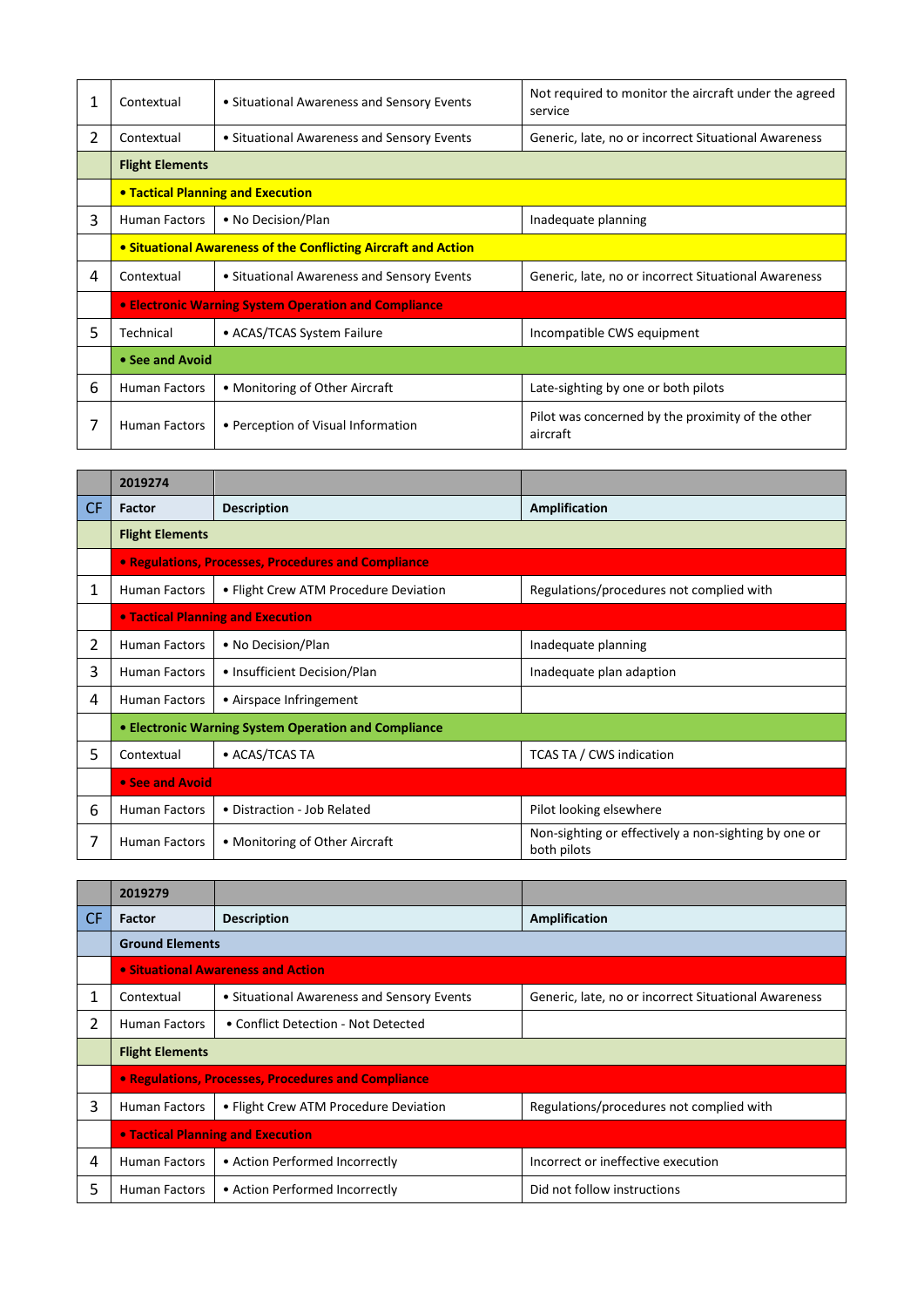| 6 | <b>Human Factors</b>                                           | • Aircraft Navigation              | Did not avoid/conform with the pattern of traffic<br>already formed              |  |
|---|----------------------------------------------------------------|------------------------------------|----------------------------------------------------------------------------------|--|
|   | • Situational Awareness of the Conflicting Aircraft and Action |                                    |                                                                                  |  |
|   | <b>Human Factors</b>                                           | • Lack of Action                   | Pilot flew close enough to cause concern despite<br><b>Situational Awareness</b> |  |
|   | • See and Avoid                                                |                                    |                                                                                  |  |
| 8 | <b>Human Factors</b>                                           | • Perception of Visual Information | Pilot was concerned by the proximity of the other<br>aircraft                    |  |

|                | 2019280                |                                                                       |                                                                  |  |
|----------------|------------------------|-----------------------------------------------------------------------|------------------------------------------------------------------|--|
| CF.            | Factor                 | <b>Description</b>                                                    | Amplification                                                    |  |
|                | <b>Ground Elements</b> |                                                                       |                                                                  |  |
|                |                        | • Situational Awareness and Action                                    |                                                                  |  |
| 1              | Contextual             | • Situational Awareness and Sensory Events                            | Not required to monitor the aircraft under the agreed<br>service |  |
|                |                        | • Electronic Warning System Operation and Compliance                  |                                                                  |  |
| $\overline{2}$ |                        | • Any other event                                                     | STCA alerted but was not used                                    |  |
|                | <b>Flight Elements</b> |                                                                       |                                                                  |  |
|                |                        | • Tactical Planning and Execution                                     |                                                                  |  |
| 3              | <b>Human Factors</b>   | • Communications by Flight Crew with ANS                              | Apt ATS not requested by pilot                                   |  |
|                |                        | <b>• Situational Awareness of the Conflicting Aircraft and Action</b> |                                                                  |  |
| 4              | Contextual             | • Situational Awareness and Sensory Events                            | Generic, late, no or incorrect Situational Awareness             |  |
|                | • See and Avoid        |                                                                       |                                                                  |  |
| 5.             | <b>Human Factors</b>   | • Monitoring of Other Aircraft                                        | Late-sighting by one or both pilots                              |  |
| 6              | <b>Human Factors</b>   | • Perception of Visual Information                                    | Pilot was concerned by the proximity of the other<br>aircraft    |  |

|     | 2019281                |                                                                       |                                                                     |
|-----|------------------------|-----------------------------------------------------------------------|---------------------------------------------------------------------|
| CF. | Factor                 | <b>Description</b>                                                    | Amplification                                                       |
|     | <b>Flight Elements</b> |                                                                       |                                                                     |
|     |                        | • Regulations, Processes, Procedures and Compliance                   |                                                                     |
| 1   | <b>Human Factors</b>   | • Flight Crew ATM Procedure Deviation                                 | Regulations/procedures not complied with                            |
|     |                        | <b>. Tactical Planning and Execution</b>                              |                                                                     |
| 2   | <b>Human Factors</b>   | • Insufficient Decision/Plan                                          | Inadequate plan adaption                                            |
| 3   | <b>Human Factors</b>   | • Aircraft Navigation                                                 | Did not avoid/conform with the pattern of traffic<br>already formed |
|     |                        | <b>• Situational Awareness of the Conflicting Aircraft and Action</b> |                                                                     |
| 4   | <b>Human Factors</b>   | • Lack of Action                                                      | Pilot flew into conflict despite Situational Awareness              |
|     | • See and Avoid        |                                                                       |                                                                     |
| 5   | <b>Human Factors</b>   | • Perception of Visual Information                                    | Pilot perceived there was no conflict                               |
| 6   | <b>Human Factors</b>   | • Lack of Action                                                      | Pilot flew into conflict                                            |

|    | 2019282                |                    |               |
|----|------------------------|--------------------|---------------|
| CΕ | Factor                 | <b>Description</b> | Amplification |
|    | <b>Ground Elements</b> |                    |               |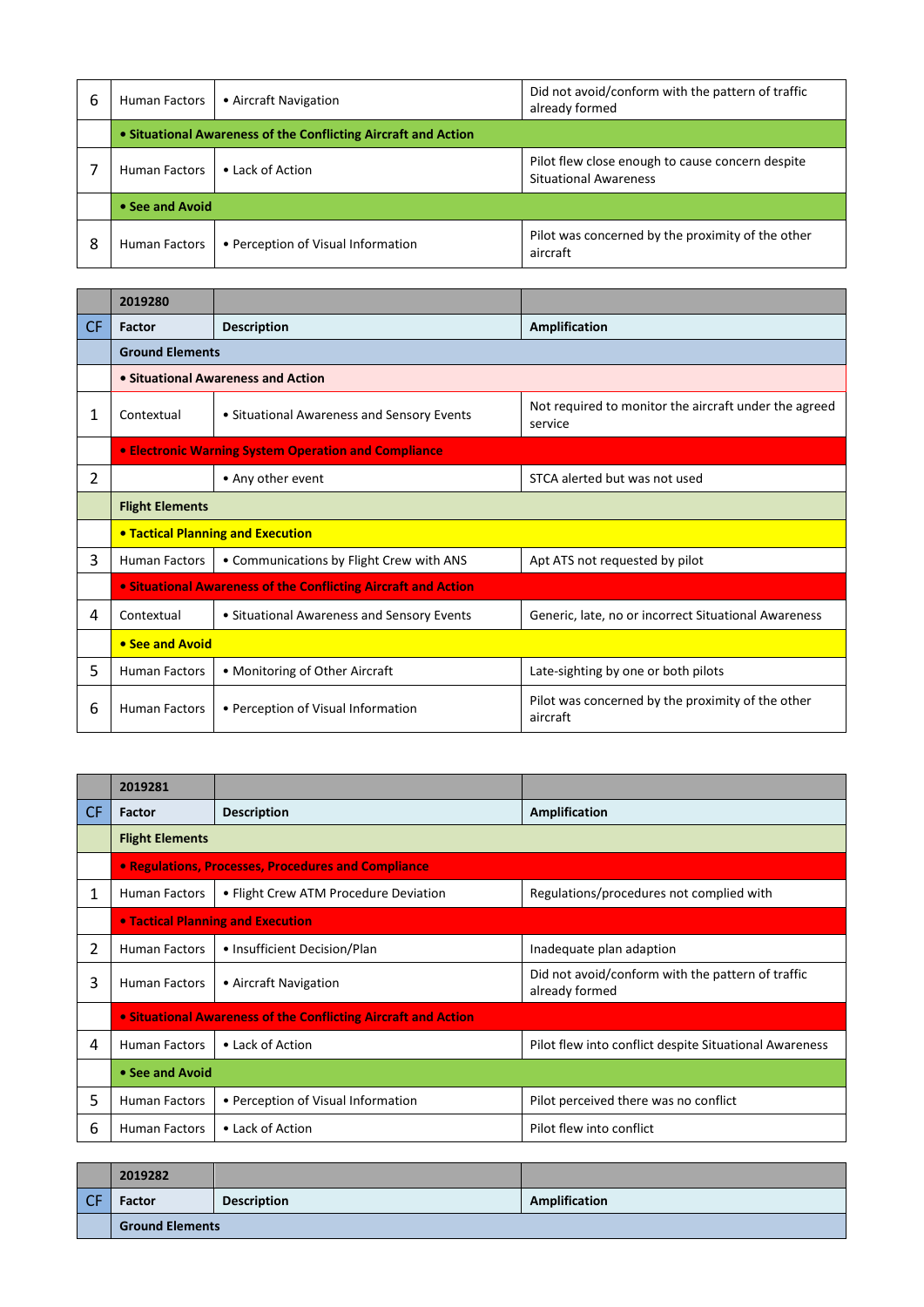|   | • Regulations, Processes, Procedures and Compliance |                                                                       |                                                                     |  |
|---|-----------------------------------------------------|-----------------------------------------------------------------------|---------------------------------------------------------------------|--|
| 1 | Organisational                                      | • Organisational Documentation and Publications                       | Inadequate regulations or procedures                                |  |
|   |                                                     | • Situational Awareness and Action                                    |                                                                     |  |
| 2 | Contextual                                          | • Situational Awareness and Sensory Events                            | Generic, late, no or incorrect Situational Awareness                |  |
| 3 | <b>Human Factors</b>                                | • Conflict Detection - Not Detected                                   |                                                                     |  |
|   | <b>Flight Elements</b>                              |                                                                       |                                                                     |  |
|   | • Regulations, Processes, Procedures and Compliance |                                                                       |                                                                     |  |
| 4 | Organisational                                      | • Flight Operations Documentation and<br>Publications                 | Inadequate regulations or procedures                                |  |
|   |                                                     | <b>• Situational Awareness of the Conflicting Aircraft and Action</b> |                                                                     |  |
| 5 | Contextual                                          | • Situational Awareness and Sensory Events                            | Generic, late, no or incorrect Situational Awareness                |  |
|   |                                                     | <b>• Electronic Warning System Operation and Compliance</b>           |                                                                     |  |
| 6 | Technical                                           | • ACAS/TCAS System Failure                                            | Incompatible CWS equipment                                          |  |
|   | • See and Avoid                                     |                                                                       |                                                                     |  |
| 7 | Contextual                                          | • Poor Visibility Encounter                                           | One or both aircraft were obscured from the other                   |  |
| 8 | <b>Human Factors</b>                                | • Monitoring of Other Aircraft                                        | Non-sighting or effectively a non-sighting by one or<br>both pilots |  |

|     | 2019283                                                        |                                            |                                                                     |  |
|-----|----------------------------------------------------------------|--------------------------------------------|---------------------------------------------------------------------|--|
| -CF | <b>Factor</b>                                                  | <b>Description</b>                         | Amplification                                                       |  |
|     | <b>Flight Elements</b>                                         |                                            |                                                                     |  |
|     | • Situational Awareness of the Conflicting Aircraft and Action |                                            |                                                                     |  |
|     | Contextual                                                     | • Situational Awareness and Sensory Events | Generic, late, no or incorrect Situational Awareness                |  |
|     |                                                                | • See and Avoid                            |                                                                     |  |
| 2   | Contextual                                                     | • Poor Visibility Encounter                | One or both aircraft were obscured from the other                   |  |
| 3   | <b>Human Factors</b>                                           | • Monitoring of Other Aircraft             | Non-sighting or effectively a non-sighting by one or<br>both pilots |  |

|              | 2019284                                             |                                                     |                                                      |
|--------------|-----------------------------------------------------|-----------------------------------------------------|------------------------------------------------------|
| <b>CF</b>    | Factor                                              | <b>Description</b>                                  | Amplification                                        |
|              | <b>Ground Elements</b>                              |                                                     |                                                      |
|              |                                                     | • Regulations, Processes, Procedures and Compliance |                                                      |
| $\mathbf{1}$ | Organisational                                      | • Organisational Documentation and Publications     | Inadequate regulations or procedures                 |
|              | • Manning and Equipment                             |                                                     |                                                      |
| 2            | Technical                                           | • Aerodrome and ATM Equipment                       | Non-Functional equipment                             |
|              |                                                     | <b>• Situational Awareness and Action</b>           |                                                      |
| 3            | Contextual                                          | • Situational Awareness and Sensory Events          | Generic, late, no or incorrect Situational Awareness |
| 4            | <b>Human Factors</b>                                | • Conflict Detection - Detected Late                |                                                      |
| 5            | <b>Human Factors</b>                                | • Conflict Resolution - Provided Late               |                                                      |
| 6            | <b>Human Factors</b>                                | • Callsign Confusion                                |                                                      |
| 7            | <b>Human Factors</b>                                | • Personnel Perception Events                       | Concerned by the proximity of the aircraft           |
|              | <b>Flight Elements</b>                              |                                                     |                                                      |
|              | • Regulations, Processes, Procedures and Compliance |                                                     |                                                      |
| 8            | <b>Human Factors</b>                                | • Flight Crew ATM Procedure Deviation               | Regulations/procedures not complied with             |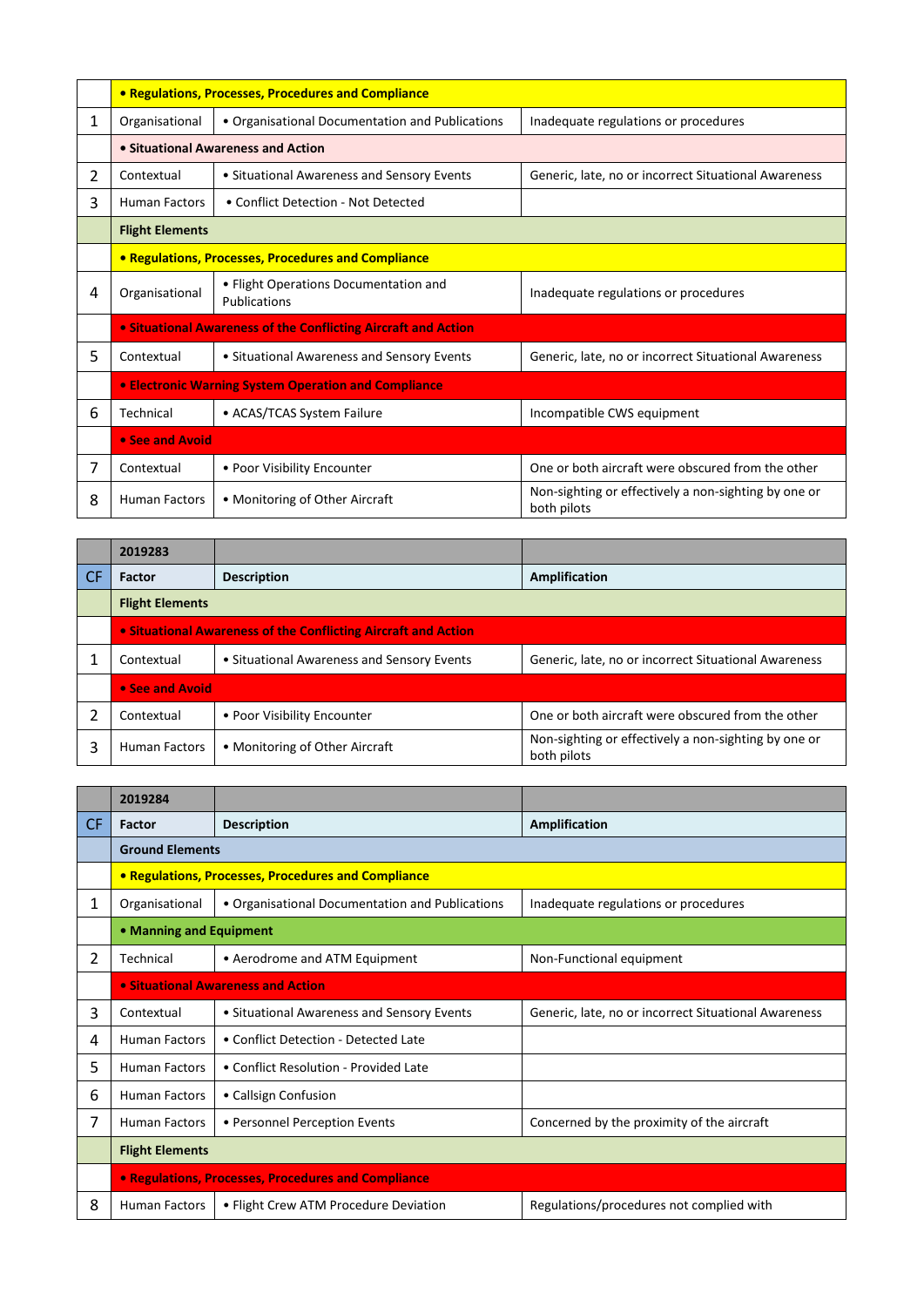|    | • Tactical Planning and Execution |                                                                                             |                                                                     |
|----|-----------------------------------|---------------------------------------------------------------------------------------------|---------------------------------------------------------------------|
| 9  | <b>Human Factors</b>              | • Insufficient Decision/Plan                                                                | Inadequate plan adaption                                            |
| 10 | <b>Human Factors</b>              | • Action Performed Incorrectly                                                              | Incorrect or ineffective execution                                  |
| 11 | <b>Human Factors</b>              | • Aircraft Navigation                                                                       | Did not avoid/conform with the pattern of traffic<br>already formed |
| 12 | <b>Human Factors</b>              | • Accuracy of Communication                                                                 | Ineffective communication of intentions                             |
|    |                                   | • Situational Awareness of the Conflicting Aircraft and Action                              |                                                                     |
| 13 | Contextual                        | • Situational Awareness and Sensory Events                                                  | Generic, late, no or incorrect Situational Awareness                |
|    | • See and Avoid                   |                                                                                             |                                                                     |
| 14 | Contextual                        | • Near Airborne Collision with Aircraft, Balloon,<br>Dirigible or Other Piloted Air Vehicle | A conflict in the FIR                                               |

|           | 2019285                |                                                      |                                                                |
|-----------|------------------------|------------------------------------------------------|----------------------------------------------------------------|
| <b>CF</b> | Factor                 | <b>Description</b>                                   | Amplification                                                  |
|           | <b>Flight Elements</b> |                                                      |                                                                |
|           |                        | • Regulations, Processes, Procedures and Compliance  |                                                                |
| 1         | <b>Human Factors</b>   | • Flight Crew ATM Procedure Deviation                | Regulations/procedures not complied with                       |
|           |                        | <b>• Tactical Planning and Execution</b>             |                                                                |
| 2         | <b>Human Factors</b>   | • No Decision/Plan                                   | Inadequate planning                                            |
| 3         | <b>Human Factors</b>   | • Transponder Selection and Usage                    |                                                                |
| 4         | <b>Human Factors</b>   | • Communications by Flight Crew with ANS             | Pilot did not communicate with appropriate service<br>provider |
|           |                        | • Electronic Warning System Operation and Compliance |                                                                |
| 5.        | Technical              | • ACAS/TCAS System Failure                           | Incompatible CWS equipment                                     |
|           | • See and Avoid        |                                                      |                                                                |
| 6         | <b>Human Factors</b>   | • Lack of Individual Risk Perception                 | Pilot flew close enough to cause the other pilot<br>concern    |

|           | 2019287                                  |                                                                |                                                                  |
|-----------|------------------------------------------|----------------------------------------------------------------|------------------------------------------------------------------|
| <b>CF</b> | Factor                                   | <b>Description</b>                                             | Amplification                                                    |
|           | <b>Ground Elements</b>                   |                                                                |                                                                  |
|           |                                          | • Regulations, Processes, Procedures and Compliance            |                                                                  |
| 1         | Organisational                           | • Organisational Documentation and Publications                | Inadequate regulations or procedures                             |
|           |                                          | • Situational Awareness and Action                             |                                                                  |
| 2         | Contextual                               | • Situational Awareness and Sensory Events                     | Not required to monitor the aircraft under the agreed<br>service |
|           | <b>Flight Elements</b>                   |                                                                |                                                                  |
|           |                                          | • Regulations, Processes, Procedures and Compliance            |                                                                  |
| 3         | Organisational                           | • Flight Operations Documentation and<br>Publications          | Inadequate regulations or procedures                             |
|           | <b>• Tactical Planning and Execution</b> |                                                                |                                                                  |
| 4         | Human Factors                            | • No Decision/Plan                                             | Inadequate planning                                              |
|           |                                          | • Situational Awareness of the Conflicting Aircraft and Action |                                                                  |
| 5         | Contextual                               | • Situational Awareness and Sensory Events                     | Generic, late, no or incorrect Situational Awareness             |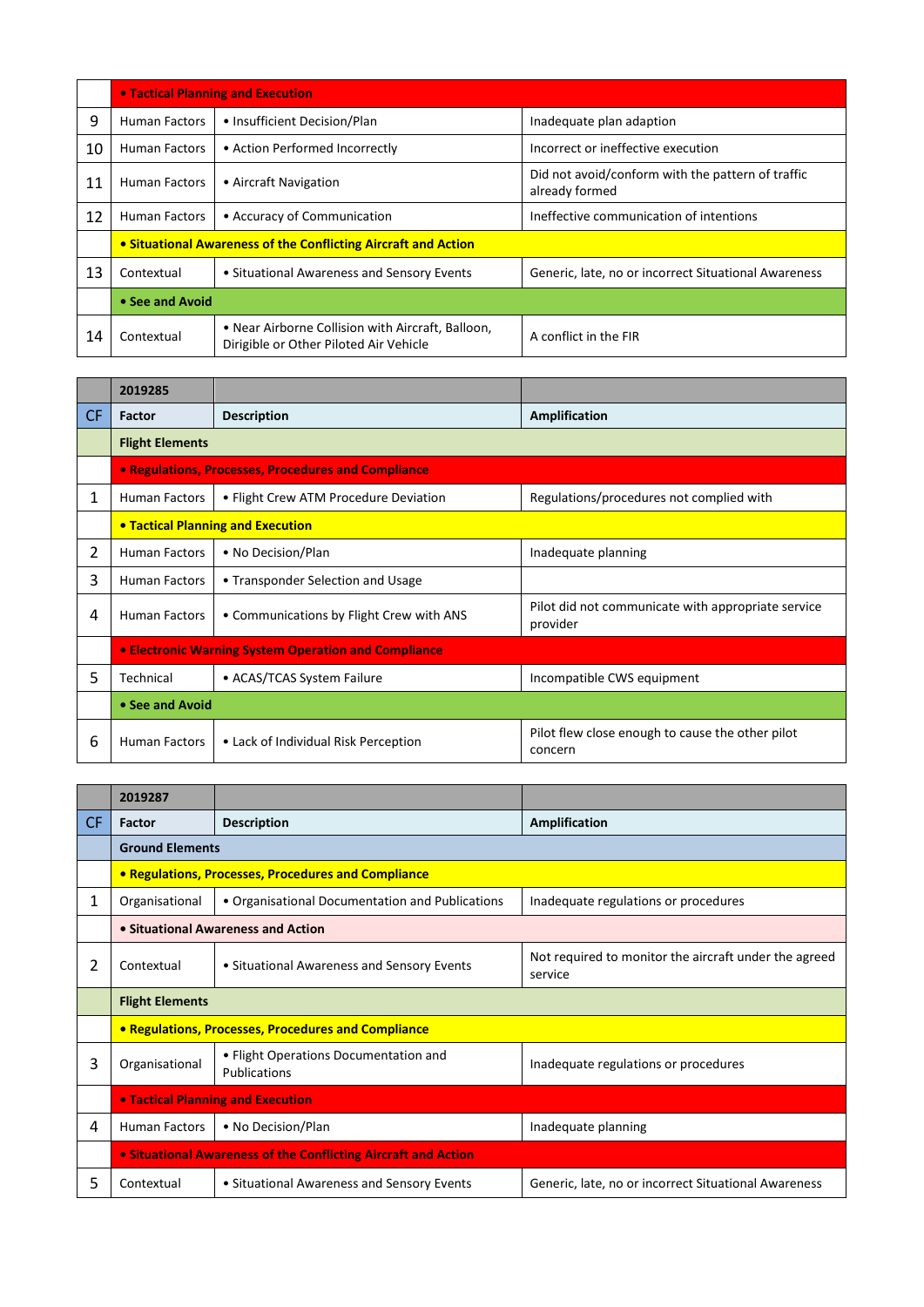| Human Factors        | • Monitoring of Other Aircraft       | Pilot did not sufficiently integrate with the other<br>aircraft |
|----------------------|--------------------------------------|-----------------------------------------------------------------|
| • See and Avoid      |                                      |                                                                 |
| <b>Human Factors</b> | • Lack of Individual Risk Perception | Pilot flew close enough to cause the other pilot<br>concern     |

|           | 2019290                                                        |                                                      |                                                                     |  |
|-----------|----------------------------------------------------------------|------------------------------------------------------|---------------------------------------------------------------------|--|
| <b>CF</b> | Factor                                                         | <b>Description</b>                                   | Amplification                                                       |  |
|           | <b>Flight Elements</b>                                         |                                                      |                                                                     |  |
|           |                                                                | • Tactical Planning and Execution                    |                                                                     |  |
| 1         | <b>Human Factors</b>                                           | • Communications by Flight Crew with ANS             | Apt ATS not requested by pilot                                      |  |
|           | • Situational Awareness of the Conflicting Aircraft and Action |                                                      |                                                                     |  |
| 2         | Contextual                                                     | • Situational Awareness and Sensory Events           | Generic, late, no or incorrect Situational Awareness                |  |
|           |                                                                | • Electronic Warning System Operation and Compliance |                                                                     |  |
| 3         | Technical                                                      | • ACAS/TCAS System Failure                           | Incompatible CWS equipment                                          |  |
|           | • See and Avoid                                                |                                                      |                                                                     |  |
| 4         | <b>Human Factors</b>                                           | • Monitoring of Other Aircraft                       | Non-sighting or effectively a non-sighting by one or<br>both pilots |  |

|              | 2019291                                                     |                                                                       |                                                         |
|--------------|-------------------------------------------------------------|-----------------------------------------------------------------------|---------------------------------------------------------|
| <b>CF</b>    | Factor                                                      | <b>Description</b>                                                    | Amplification                                           |
|              | <b>Ground Elements</b>                                      |                                                                       |                                                         |
|              |                                                             | <b>• Regulations, Processes, Procedures and Compliance</b>            |                                                         |
| $\mathbf{1}$ | <b>Human Factors</b>                                        | • ATM Regulatory Deviation                                            | Regulations and/or procedures not complied with         |
|              |                                                             | • Situational Awareness and Action                                    |                                                         |
| 2            | Contextual                                                  | • Situational Awareness and Sensory Events                            | Generic, late, no or incorrect Situational Awareness    |
| 3            | <b>Human Factors</b>                                        | • Inappropriate Clearance                                             | Controller instructions contributed to the conflict     |
| 4            | <b>Human Factors</b>                                        | • Traffic Management Information Provision                            | Not provided, inaccurate, inadequate, or late           |
| 5            | <b>Human Factors</b>                                        | • Separation Provision                                                | Not Achieved                                            |
| 6            | <b>Human Factors</b>                                        | • Distraction - Job Related                                           |                                                         |
| 7            | <b>Human Factors</b>                                        | • Monitoring of Equipment/Instruments                                 | Equipment misinterpreted                                |
|              |                                                             | <b>• Electronic Warning System Operation and Compliance</b>           |                                                         |
| 8            | <b>Human Factors</b>                                        | • Conflict Alert System Failure                                       | Controller did not adequately act on the conflict alert |
|              | <b>Flight Elements</b>                                      |                                                                       |                                                         |
|              |                                                             | <b>.</b> Situational Awareness of the Conflicting Aircraft and Action |                                                         |
| 9            | Contextual                                                  | • Situational Awareness and Sensory Events                            | Generic, late, no or incorrect Situational Awareness    |
|              | <b>• Electronic Warning System Operation and Compliance</b> |                                                                       |                                                         |
| 10           | Technical                                                   | • ACAS/TCAS System Failure                                            | Incompatible CWS equipment                              |
|              | • See and Avoid                                             |                                                                       |                                                         |
| 11           | Contextual                                                  | • Poor Visibility Encounter                                           | One or both aircraft were obscured from the other       |
| 12           | <b>Human Factors</b>                                        | • Monitoring of Other Aircraft                                        | Late-sighting by one or both pilots                     |

x **2019293 Airprox Number**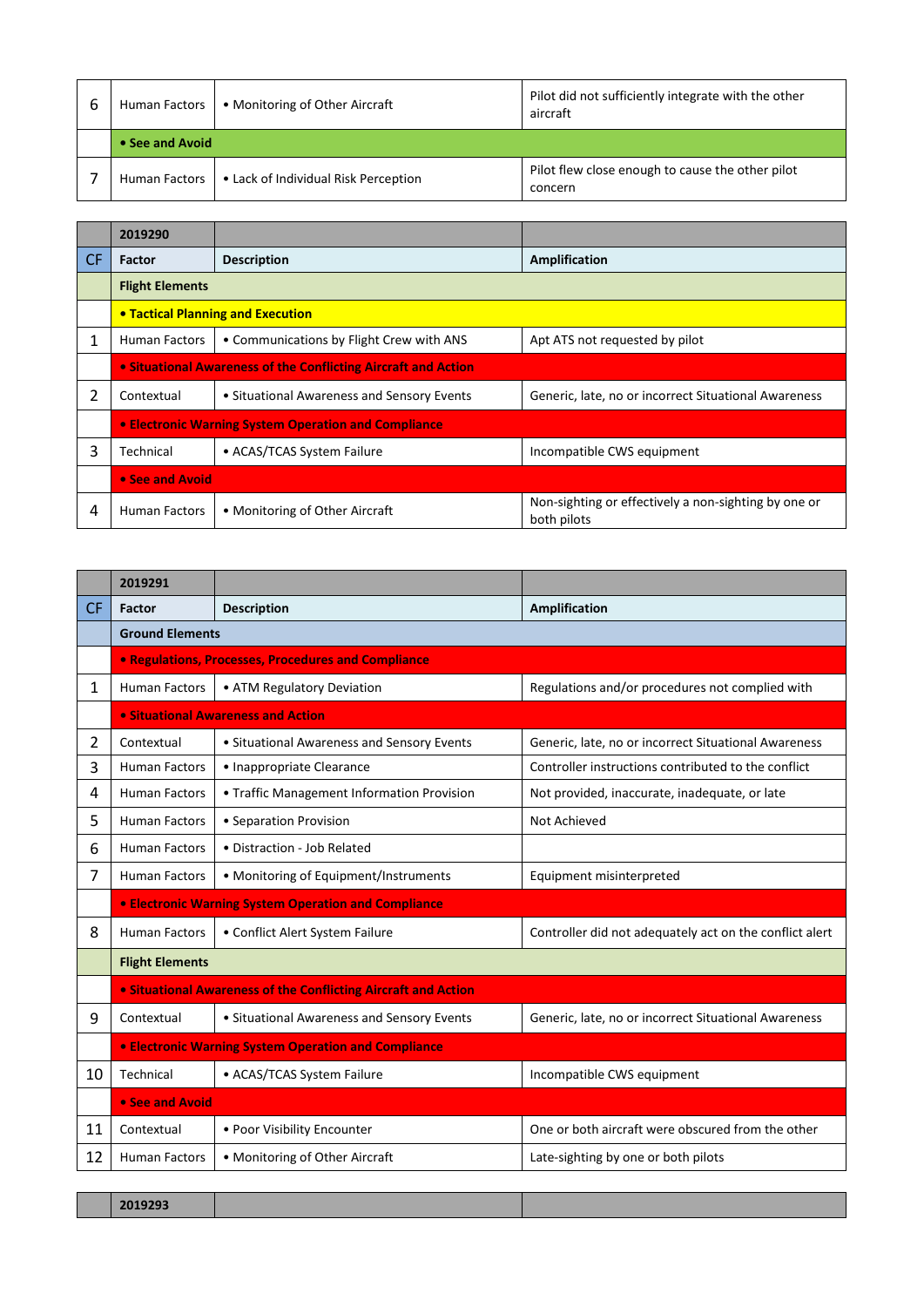| <b>CF</b> | Factor                 | <b>Description</b>                                   | Amplification                                                 |  |
|-----------|------------------------|------------------------------------------------------|---------------------------------------------------------------|--|
|           |                        | <b>Ground Elements</b>                               |                                                               |  |
|           |                        | <b>• Situational Awareness and Action</b>            |                                                               |  |
| 1         | Contextual             | • Situational Awareness and Sensory Events           | Generic, late, no or incorrect Situational Awareness          |  |
| 2         | <b>Human Factors</b>   | • Conflict Detection - Not Detected                  |                                                               |  |
|           | <b>Flight Elements</b> |                                                      |                                                               |  |
|           |                        | • Electronic Warning System Operation and Compliance |                                                               |  |
| 3         | Contextual             | • ACAS/TCAS RA                                       | <b>TCAS RA event</b>                                          |  |
| 4         | Contextual             | • ACAS/TCAS TA                                       | TCAS TA / CWS indication                                      |  |
|           | • See and Avoid        |                                                      |                                                               |  |
| 5         | <b>Human Factors</b>   | • Perception of Visual Information                   | Pilot was concerned by the proximity of the other<br>aircraft |  |

|                | 2019294                 |                                                                |                                                                     |  |
|----------------|-------------------------|----------------------------------------------------------------|---------------------------------------------------------------------|--|
| CF.            | Factor                  | <b>Description</b>                                             | Amplification                                                       |  |
|                |                         | <b>Ground Elements</b>                                         |                                                                     |  |
|                |                         | • Regulations, Processes, Procedures and Compliance            |                                                                     |  |
| 1              | <b>Human Factors</b>    | • ATM Regulatory Deviation                                     | Regulations and/or procedures not complied with                     |  |
|                | • Manning and Equipment |                                                                |                                                                     |  |
| $\overline{2}$ | <b>Human Factors</b>    | • Mentoring                                                    | Sub-Optimal                                                         |  |
|                |                         | • Situational Awareness and Action                             |                                                                     |  |
| 3              | <b>Human Factors</b>    | • Conflict Detection - Not Detected                            |                                                                     |  |
| 4              | <b>Human Factors</b>    | • Traffic Management Information Provision                     | Not provided, inaccurate, inadequate, or late                       |  |
| 5              | <b>Human Factors</b>    | • Monitoring of Equipment/Instruments                          | Equipment misinterpreted                                            |  |
|                | <b>Flight Elements</b>  |                                                                |                                                                     |  |
|                |                         | • Situational Awareness of the Conflicting Aircraft and Action |                                                                     |  |
| 6              | Contextual              | • Situational Awareness and Sensory Events                     | Generic, late, no or incorrect Situational Awareness                |  |
|                |                         | • Electronic Warning System Operation and Compliance           |                                                                     |  |
| 7              | Technical               | • ACAS/TCAS System Failure                                     | Incompatible CWS equipment                                          |  |
|                | • See and Avoid         |                                                                |                                                                     |  |
| 8              | <b>Human Factors</b>    | • Monitoring of Other Aircraft                                 | Non-sighting or effectively a non-sighting by one or<br>both pilots |  |
| 9              | <b>Human Factors</b>    | • Monitoring of Other Aircraft                                 | Late-sighting by one or both pilots                                 |  |

|           | 2019296                                             |                                       |                                            |  |  |
|-----------|-----------------------------------------------------|---------------------------------------|--------------------------------------------|--|--|
| <b>CF</b> | <b>Factor</b>                                       | <b>Description</b>                    | Amplification                              |  |  |
|           | <b>Ground Elements</b>                              |                                       |                                            |  |  |
|           | • Situational Awareness and Action                  |                                       |                                            |  |  |
|           | <b>Human Factors</b>                                | • Personnel Perception Events         | Concerned by the proximity of the aircraft |  |  |
|           | <b>Flight Elements</b>                              |                                       |                                            |  |  |
|           | • Regulations, Processes, Procedures and Compliance |                                       |                                            |  |  |
| 2         | <b>Human Factors</b>                                | • Flight Crew ATM Procedure Deviation | Regulations/procedures not complied with   |  |  |
|           | <b>• Tactical Planning and Execution</b>            |                                       |                                            |  |  |
| 3         | Organisational                                      | • Flight Planning Information Sources | Inadequate planning material               |  |  |